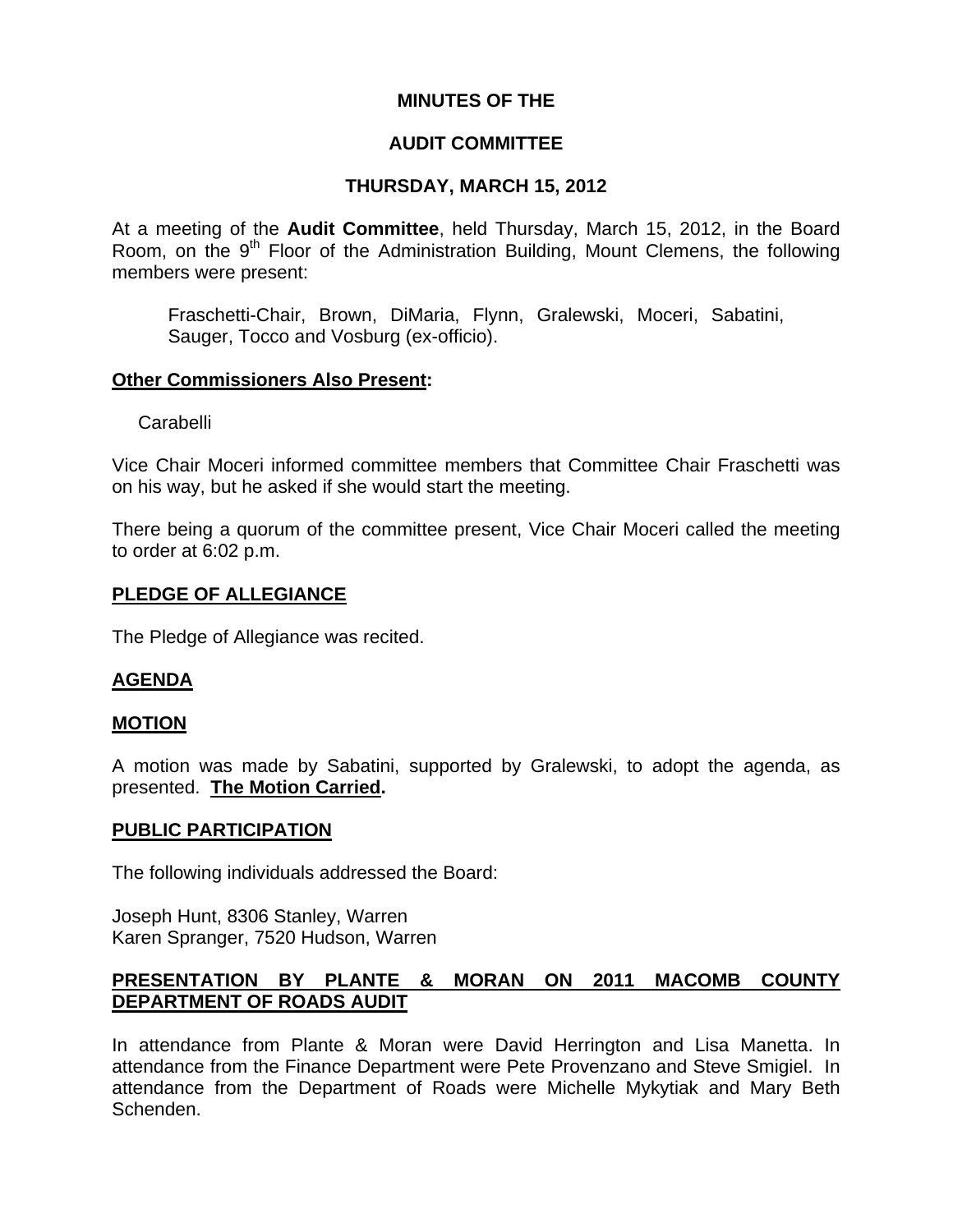Commissioners were provided with the following supplemental information:

- A four-page letter dated March 7, 2012 from Plante & Moran, along with a one-page document entitled, Summary of Unrecorded Possible Adjustments
- A copy of the PowerPoint slide presentation
- A 30-page document: Macomb County Department of Roads (a department of Macomb County, Michigan) Financial Report September 30, 2011
- A 12-page document: Macomb County Department of Roads (a department of Macomb County, Michigan) Federal Awards Supplemental Information September 30, 2011

Pete Provenzano reported that the audit was an intensive four-month process which was led by Michelle Mykytiak and Mary Beth Schenden. He reported that they received an unqualifying opinion, which is the best opinion that can be obtained. Secondly, there were no audit adjustments made through this process and no findings.

David Herrington from Plante & Moran addressed the committee.

Lisa Manetta from Plante & Moran gave a PowerPoint slide presentation. She displayed five slides and discussed each in detail:

- Slide 1: Macomb County Department of Roads Road Fund – Revenue & Transfers Years Ended September 30
- Slide 2: Macomb County Department of Roads Road Fund - Expenditures & Transfers Years Ended September 30
- Slide 3: Macomb County Department of Roads Road Fund – Balance Sheet – Assets As of September 30
- Slide 4: Macomb County Department of Roads Road Fund – Balance Sheet – Liabilities and Equity As of September 30